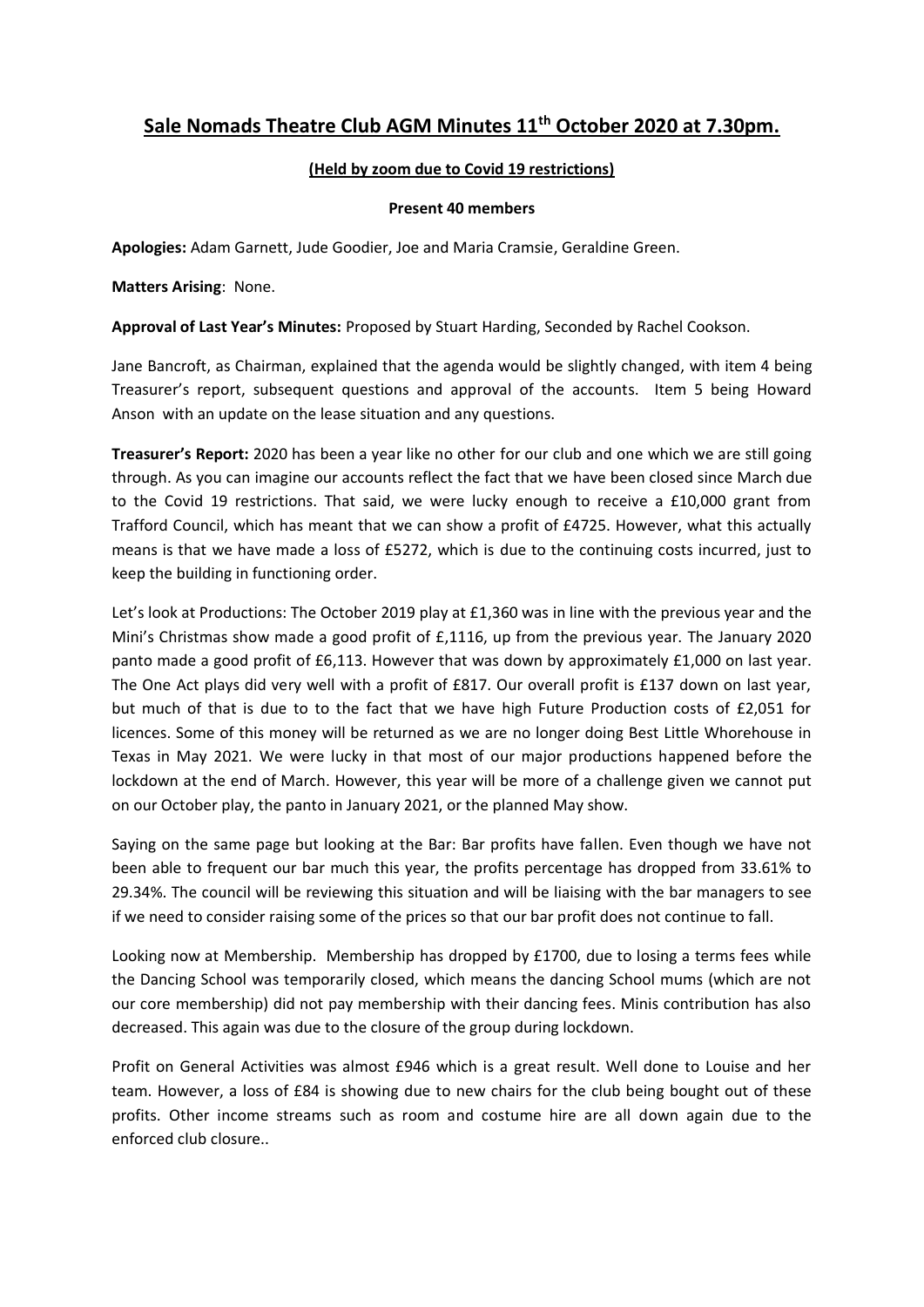Turning to the Expenditure side: Costs for Water and Rates have reduced due to a "holiday" from charges because of the Club's closure. Gas and Electricity charges taken together have shown a reduction overall. Telephones and cleaning are both down. Repairs and renewals are up considerably due to new flooring in the toilets and the bar refurbishment which amounted to over £3000. Printing and Stationery has gone up significantly to over £1000 due to photocopier cost being put onto a contract to get a new printer. Council will be looking into whether having this piece of equipment offers good value for money.

Depreciation has increased mainly due to a full year's depreciation being charged against a laptop used by the Sound department and a keyboard.

Given that we will not be doing our main" cash cow" of panto this year, we need to be very careful over the next 12 months to ensure that we do not make too much of a loss. Luckily the Grant from TMBC is keeping our bank balance healthy and, whilst running the Club is expensive, we can weather the storm.

I'd like to take this opportunity of saying both Ross and I have enjoyed being Treasurers for the last 15 years together and now welcome our new treasurer (whoever that may be) into the Nomad Council family. I am sure my successor will be a huge success.

As ever, I am grateful to Kelvin, who makes sense of my coding and a huge thanks to him for preparing the accounts. Thanks to Council for the years of trauma, laughs and hard work that goes on behind the scenes. I can vouch that each one works really hard at being a Council member. I am now looking forward to being a part of the club in a different way as your Vice President and hope that we can all get together properly very soon.

Kelvin then thanked Diane for the last 7 years work.

**The acceptance of the accounts** was proposed by John Cooper and Seconded by Megan Douglas.

**Lease Update**: Howard explained that there has been a lot of activity in this area this year. A solicitor has been employed to advise the club on the legal aspects of obtaining a new lease for the club, preferably for 15 years. On 21/11/2019 the first meeting was held Amey's representative, Harry Morgan Manley, and Mike Fox of Slater Heelis Solicitors for the Club, together with Jane and myself, at the solicitor's office. We were invigorated to find that Amey really knew nothing about the Nomads, so we were really able to sell ourselves and what we do and achieve as a club. It is an advantage that Mike Fox knew something of the Nomads, through Ross and Diane Douglas. There followed an exchange of e-mails resulting in the Amey representative coming down to the club on 5/3, in order to better understand what we do. We had obviously arranged for some members to be here and there was a real buzz in the clubhouse and in the workshop. Harry was very impressed with our set up and sent congratulations in an e-mail. Thanks to everyone who came down to the club that day, it did us a lot of good, Further emails followed and one of the points that transpired was that we did not have an Energy Efficiency Report for the club which would be required by TMBC before any granting of a new lease. We thought that we would have to do a lot of expensive work to get the required rating in the report so the solicitor advised us that it would be a good idea to organise a survey to give us an idea of what we would need to do. Even though it was technically not for us to do, Council decided to act on Mike's suggestion and I organised it to be done in August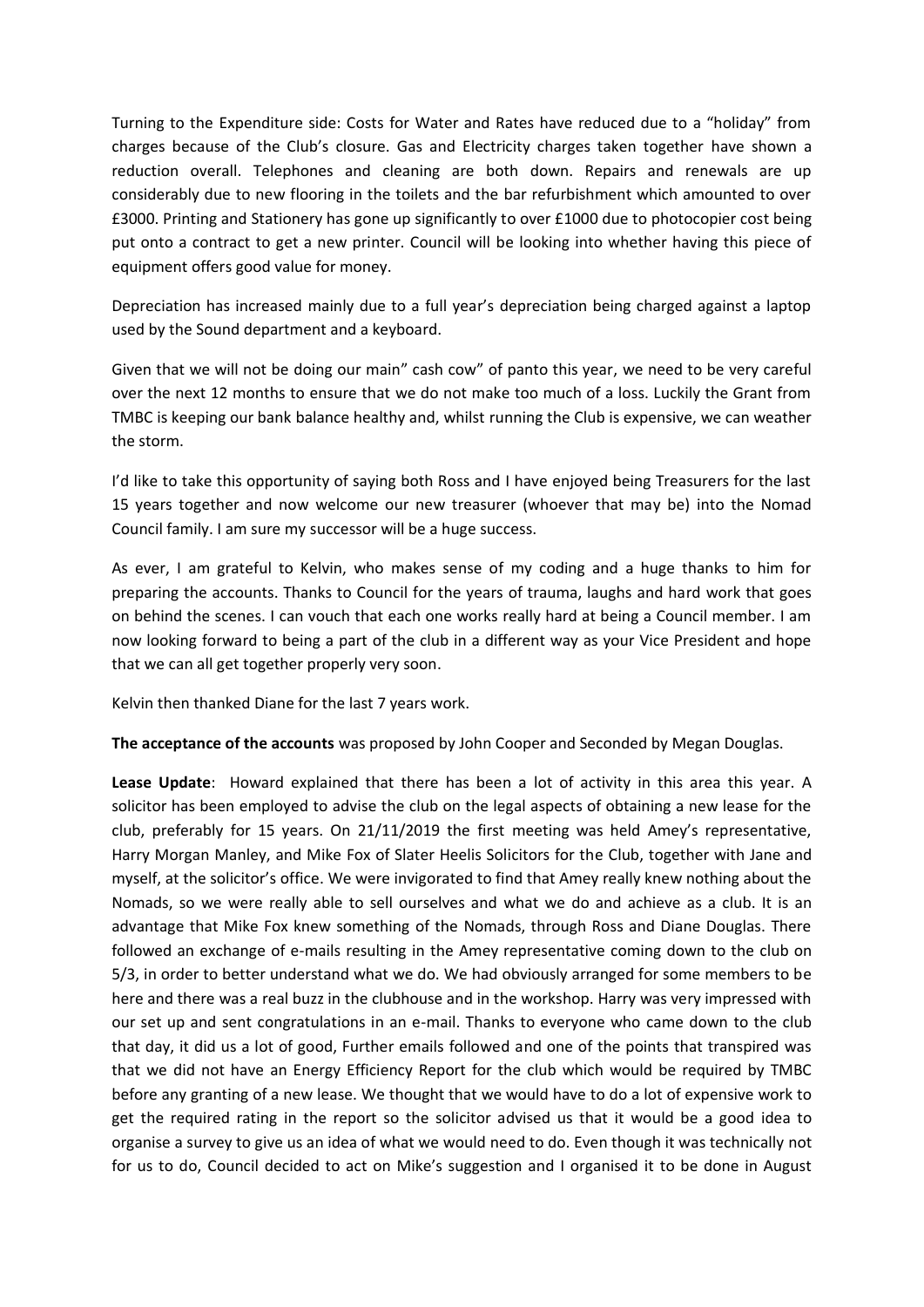2020. The surveyor was extremely thorough and went into everything and went everywhere, taking photos and making copious notes. Surprisingly, the club is energy efficient and is within the correct banding, which means we do not need to do any work in order to receive the certificate and to go on the Register. We were very happy about this and it has now resulted in a Heads of Terms being sent from TMBC, via Amey, to the solicitor which would give us a new 15 year lease from 2023. This lease would however, have a rent review every 5 years, the first one being in 2028. Importantly and surprisingly, the first 5 years would be virtually rent free or with a peppercorn rent of £1! However the solicitor has warned us that the rent review in 2028 could result in us being required to pay a rent of tens of thousands pounds if TMBC chose to act on it. This was the opinion of a Commercial Surveyor and I and the Council, therefore feel that it would be prudent to start now to make contingencies for such an eventuality. Council authorised the signing of the Heads of Terms which have now been sent back to TMBC and it is now a waiting game. It is still not absolutely certain but the solicitor believes the Heads of Terms are not usually changed. A year ago we would not have expected to be at this stage.

### Any questions?

Jenny Hollinshead thanked the lease team for getting this far.

Howard said up to now it had cost £1900 which would show in next year's accounts.

Jackie Anson asked if it would be prudent to start putting monies aside for this? Howard said that Council had already discussed this and would be taking such action. There were no further questions.

Jane pointed out that Ross Hardman was monitoring the zoom screens and would let in anyone who wanted to ask questions. Proposing and seconding the reports would be done at the end of all the reports.

**Secretary's Report:** I took over as secretary from Jenny in March this year and I would like to thank her for all her hard work as Secretary over the last couple of years and for all her help and advice to me during the transition. I wish her every success in her job running Wardrobe in the future. My thanks go also to Council for their patience whilst I tried to get to grips with the task. Trawling through the recordings of fairly long council meetings over the last few months to put together minutes that cover all and are not overly lon,g takes a lot of time!

This year of 2020 has been an extremely unusual one for all of us, not least of all for our club. The Covid 19 crisis has meant that, from March to September the clubhouse was closed completely to members and all meetings of the Council had to be held over the Zoom electronic medium, as with this AGM. To give you some background to this meeting, we have checked that it is permissible for the AGM to be run in this manner and the Charities Commission were happy for us to go ahead. In their advice to Societies and charities the Commission suggest that for the future we look to at incorporating the electronic option of holding meetings into the Rules of the Club and I am sure Jane will be covering this point later in this meeting. These are exceptional times, which no one could have foreseen, but it has shown that we, as the Nomads, are resilient and can move with the times and will come through this in a strong position.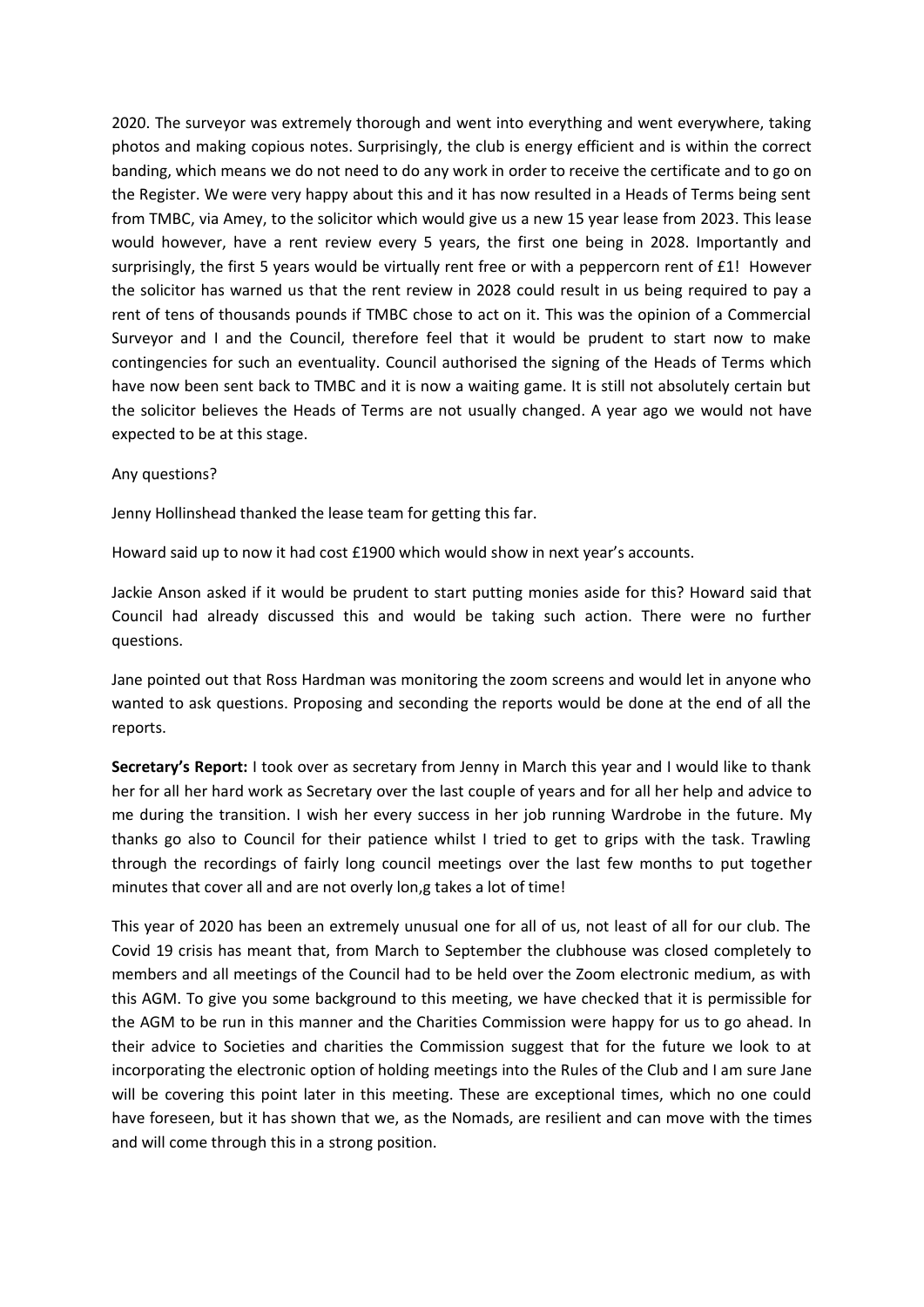The Council have met 12 times this year and all meetings have been well attended (albeit by zoom for the last few months). (We had an extra meeting in August this year because of the unusual situation).

Cards of congratulations from the club have been sent to Adele and Anthony and Alice and Brian on their weddings. Cards have also been sent to Geraldine Greene, Tony Bancroft, Joan Stockdale, and Ian Gander for birthdays ending in 0. Cards were also sent to Janet and Steve Morley on the birth (rather prematurely) of another grandson. Unfortunately one of our members also had a bad fall which resulted in a new hip replacement near the beginning of the year, so we sent a get well card to Barbara Schlater. We hope she is well recovered now.

2020 has also been a sad year for our club. We have lost a dear friend and supporter of many years, Dorise Black. A card of condolence was sent to David and as many members as possible attended the funeral. Cards were also sent to Kelvin and Ann, Stuart Harding ,Helen Cooper, Ann Connelly, Helen Ashcroft, Roberto Lavorini, Peter Baugh, Doreen Hansen and Trish Shaw on the loss of their loved ones. I, like Jenny last year, have one request, for members to let the Secretary know well in advance of any birthdays or celebrations so that cards can be sent!

Before taking Wardrobe over from Val after panto, Jenny ordered 12 bars for the President's chain which will keep us going for the next 12 years.

Kay, Ian and Sandie have all obtained their Chaperone licences from TMBC and Adam is in the process of so doing.

My thanks go to Neil for sending out the AGM papers to members and for putting together the instructions to members for this meeting by zoom. Voting for the In House Awards was completed and certificates and trophies bought. Sue Harries has informed Council that she will be adding to our trophies, with a yet to be named one for choreography and dance. This will be in memory her mother, Muriel Spavin (Coakley)'s long contribution to the club in both these areas. Due to circumstances this year, it has not been possible to incorporate this award but it will hopefully commence in 2021. Award certificates from GMDF have also been sent out to all nominees and winners.

I am not standing for election as Secretary for the next 3 years as, now my mum has passed away, I am finally hoping to make my move to Spain, once Covid permits! I wish my successor every success but don't envy them the writing up of Council minutes!!

**Drama Report:** Hello everyone. Well it certainly has been a topsy turvy old year this one eh? It started really well with all of our plans being made and the 2 year rolling show programme being organised and we were cooking on gas - but then everything came to an abrupt stand still from out of the blue over a tiny virus no-one knew much about. And my thoughts go out to all Nomad members, friends and family whose lives have been adversely affected by this terrible pandemic. I pray things will get better soon for everyone. So let's start reflecting on the year we have had; 23-26 Oct 19 was the Arthur Miller Play, A View From The Bridge, directed by David Black. And what a show this was! From being involved at the very beginning, I knew this was going to be special. I have to say it was one of the best productions I have ever been involved in and I am hugely proud of what we achieved together. The audiences seemed to love it and the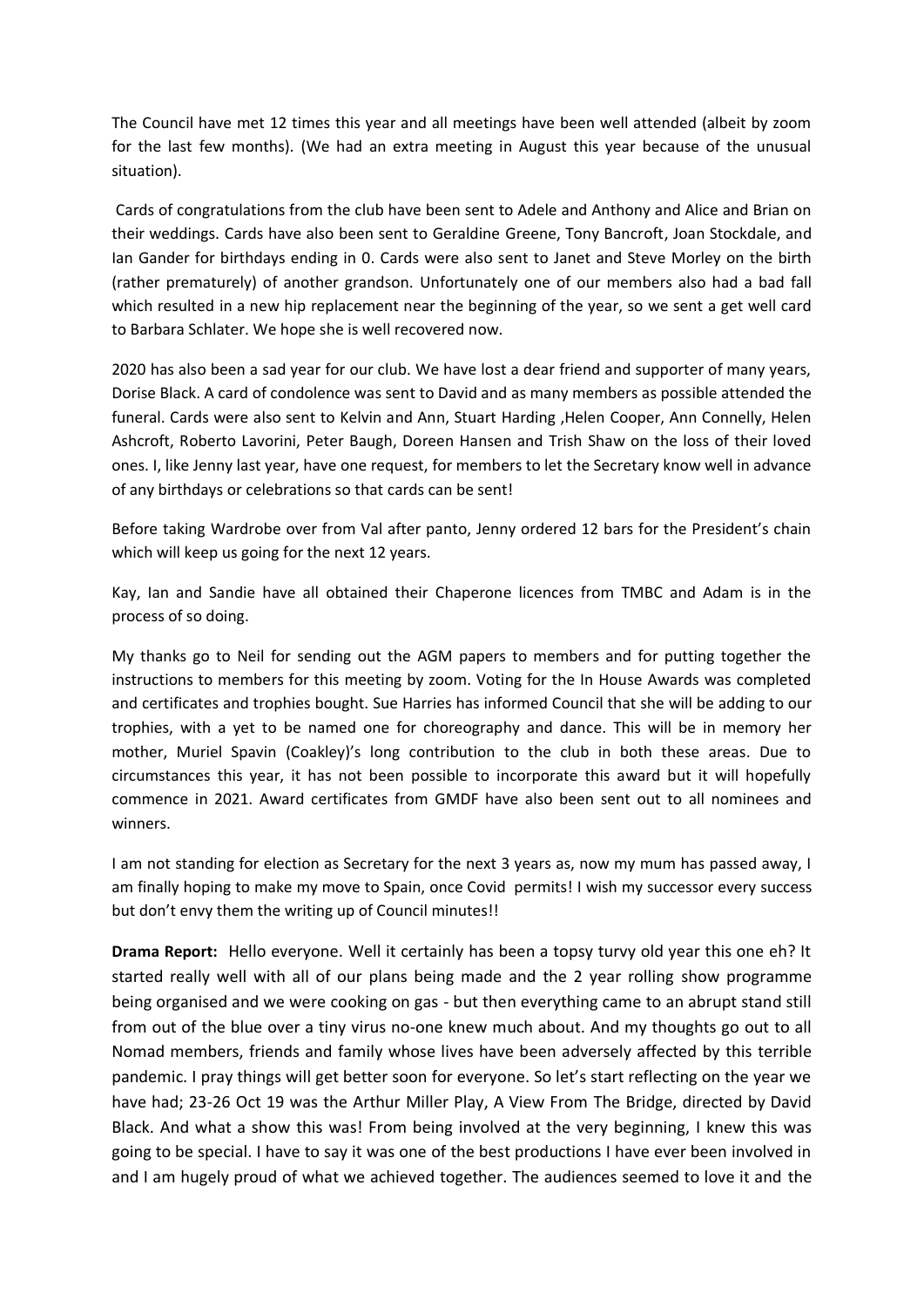GMDF summarised it as; "An excellent understanding of the author's intent. Direction, which shows skill, originality, sensitivity and creativity, using all the theatrical tools of pace, focus, vocal delivery, timing and rhythm. Talented actors, creating a highly effective dramatic impact. Evidence of teamwork and unselfish ensemble playing. A production team who use all resources to create atmosphere and mood." In the end we won several awards Noda - Best Actor in a Drama - Me GMDF - Best Male Actor in a Lead Role - Me GMDF - Best Director - David Black GMDF - Best Production (WOW!) My sincere congratulations and thanks go out to everyone who supported us during this production. Then, we come to the Mini Nomads, who put on The Lion, the Witch and the Wardrobe in December and have also received some wonderful feedback from our Nomads family. It's lovely to see the younger generation thriving and producing really great performances to a sell out audience, just a terrific effort. Perhaps a lesson learnt however, is that the Minis will not try and do a show within one term again as the pressure was heaped on them in such a short period, even if they rose to the occasion. The minis would like to offer huge thanks to Brian, Val, Trish and their teams. But any ideas on how to create a temp tunnel from the small room to the wardrobe for future winter shows would be gratefully received. From 5-19 Jan we then went into our major production of the year, the panto, Sleeping Beauty and again this was a wonderful success. Directed by Ross Douglas and Jenny Hollinshead, this wowed our audiences at Sale Waterside, again with wonderful feedback and a GMDF Award for Best Panto. In addition, the Noda awards were announced and we were awarded; Best Panto Dame - Derek Stuart Cole and Best Panto – Aladdin. Again on behalf of the Nomads Council, please accept our huge congratulation and sincere thanks for everyone, cast and crew, involved in both of these productions We then tried another of our 'One Act' festivals on 7-8 March 20 (something very close to my heart) which this time involved several plays written by members (or friends) of the Nomads - directed by Bea Turner, Ross Douglas and Myself. This was perhaps a little risky as most of the plays were being performed for the first time, but I was delighted that the Nomads were able to premier these dramas and was extremely proud of the outcome. Again, we received some great feedback from our audiences and my thanks go out once again to everyone who contributed - in particular to Sandie and Ian who did a fantastic job with the ever expanding props list (ahem!) - I really do hope this is something that we can continue the tradition with going forwards so we can capture and showcase the tremendous creativity here in our Nomads family. Then everything just stopped! The impact of Covid19 has meant we and we have had to cancel the compilation/ war themed May Show 20, which was already underway. However, the good news is that we are currently looking at possible options to revisit some of these ideas, possibly next May, and will confirm this asap. The October play - Lend Me A Tenor has been postponed for a year and we have secured the rights to perform this in Oct 21 (with the same cast and crew hopefully!) The Minis held the auditions for HONK Jr and had a full cast ready to get going for the Dec 20 production this is now being scheduled for 9/10/11 Jul 21. The 2021 Pantomime has also been a casualty and has been cancelled for this year but Derek Stuart Cole has agreed to direct a panto in 2022 and Dave Moreton has agreed to reschedule his 2021 panto, Jack and the Beanstalk, to January 2023. Finally, the proposed May 21 show, 'The Best Little Whorehouse In Texas' has unfortunately had to be cancelled altogether, due to some of the rescheduling requirements of the other shows. I am pleased to say that the May 22 show, Kinky Boots, currently remains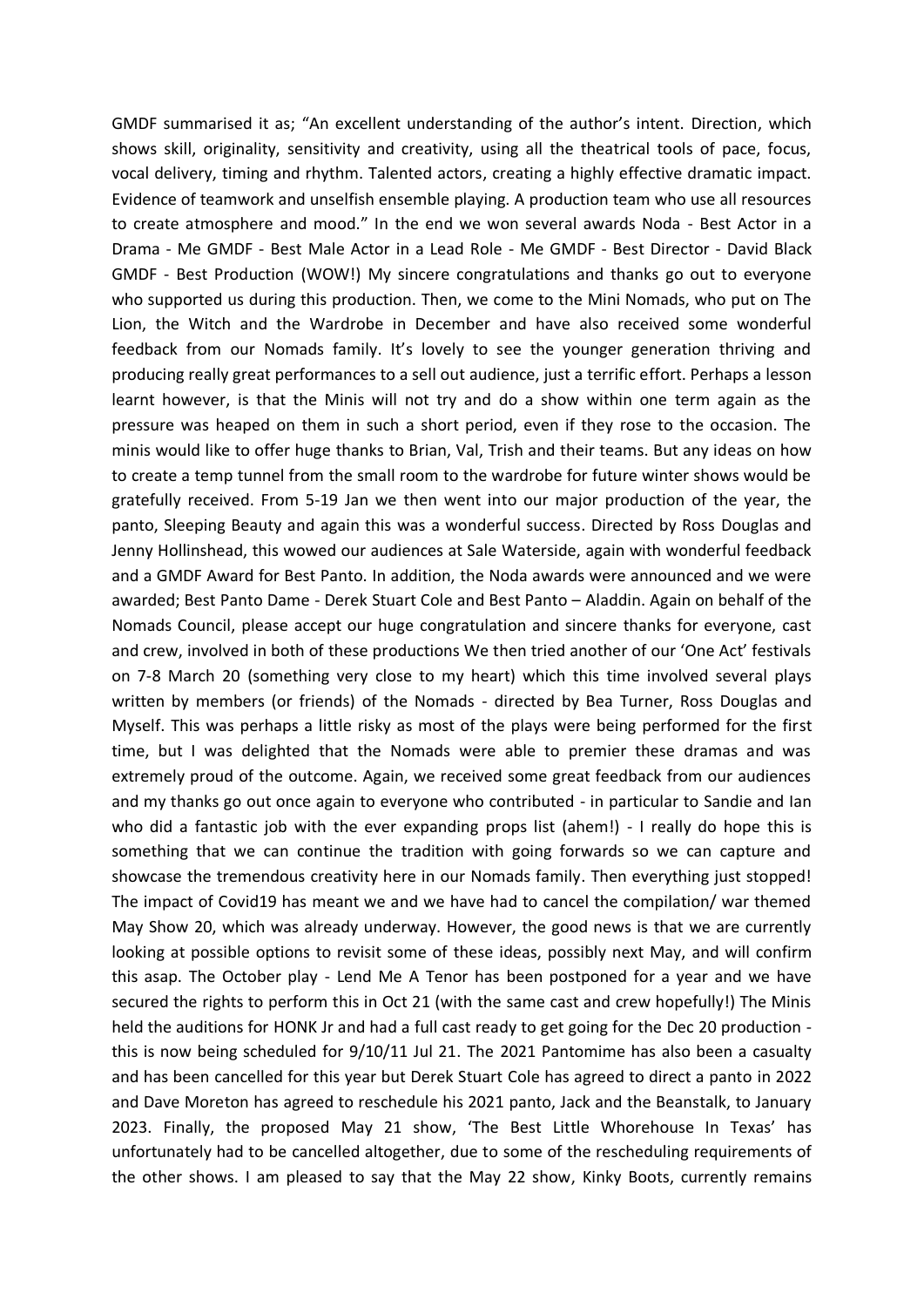unaffected and we still have these performance rights and the theatre booked. So, while it has been a really challenging time for us all, I just wanted to try and end on a positive note, as there are still lots of things being planned and much you can get yourself involved in, should you wish.

The Mini Nomads did initially carry on with their sessions every Sunday via Zoom (which I believe was 'interesting') and they have asked for friendly volunteers to come and do workshops for their group, as feedback has been that they would love to encourage more of this learning. So anyone fancying doing a workshop about any aspect of the theatrical life please get in touch with the Kay, Sandie, Ian or Adam. Numbers are currently at full capacity and they are still receiving requests for individuals to be added to the waiting list. However, they have now restarted again and are working towards a couple of projects – which leads Kay to ask if anyone has any contacts with anyone willing to film and edit their productions going forwards - please get in touch with either myself or Kay if you would like more information on this.

It's been a difficult time for the play reading group with Covid19 and the sad loss of our lovely Dorise (who we will all miss terribly), but we are now starting to come out of our hibernation and there is evidence of some green shoots emerging. In fact, we are currently preparing to read two plays; The play that goes wrong and Noises Off - both extremely humorous and guaranteed to cheer you up on these dark autumn nights. Please do get in touch with me if you would like more information on this matter. Following on from this you might have seen we are also trying to start a 'Performed Play Reading' Group too - this is not just reading per se, this is 'performing' it together, where you will be assigned a character for a period, and getting to grips with the dialogue together, either online (e.g. Zoom) or at the Clubhouse when we can safely meet. Again please just get in touch with me via FB, email or my mob (Whats App or txt etc) if you would like to be involved - I'd LOVE to hear from you. Finally, I would like to remind you again of the proposed 'FESTIVAL PERFORMANCE,' Designed to be a 'live' performance at the Club house, which will be scheduled (when permitted / possible) as a 60-90 min show (no interval) across a Fri eve / Sat mat / Sat eve and Sun eve starting at 8pm or supplied, created and managed by the cast. There are two routes I'd like to introduce here, with one being for the Nomad Minis, as a separate festival performance and the 'adult' Festival Performance, which I've proposed to be 'Stars In Their Eyes'. So, please do let me know if you would like to be involved in this as I'd really love to get it off the ground and who knows, we might start to get our shows back up and running early next year, if it is at all feasible. At least this gives us an opportunity to hit the ground running.

Finally we are also working on an on-line calendar and if this is successful, we hope to share with all members going forward, whereby we can outline the 2-year production plan and highlight all get-together dates and rehearsals, as they are confirmed. Please do continue to support us and stay involved if you can. Take care. Many thanks.

**Activities Report:** Hi everybody. Even though lockdown has happened, most of our activities had actually already taken place. This year we managed to fit in: a car treasure hunt, 2 karaoke evenings, the President's Evening, a Film night, Teas for plays and I am very glad that we managed to fit in the Wild West night in February just before lockdown! Thanks to Ivor,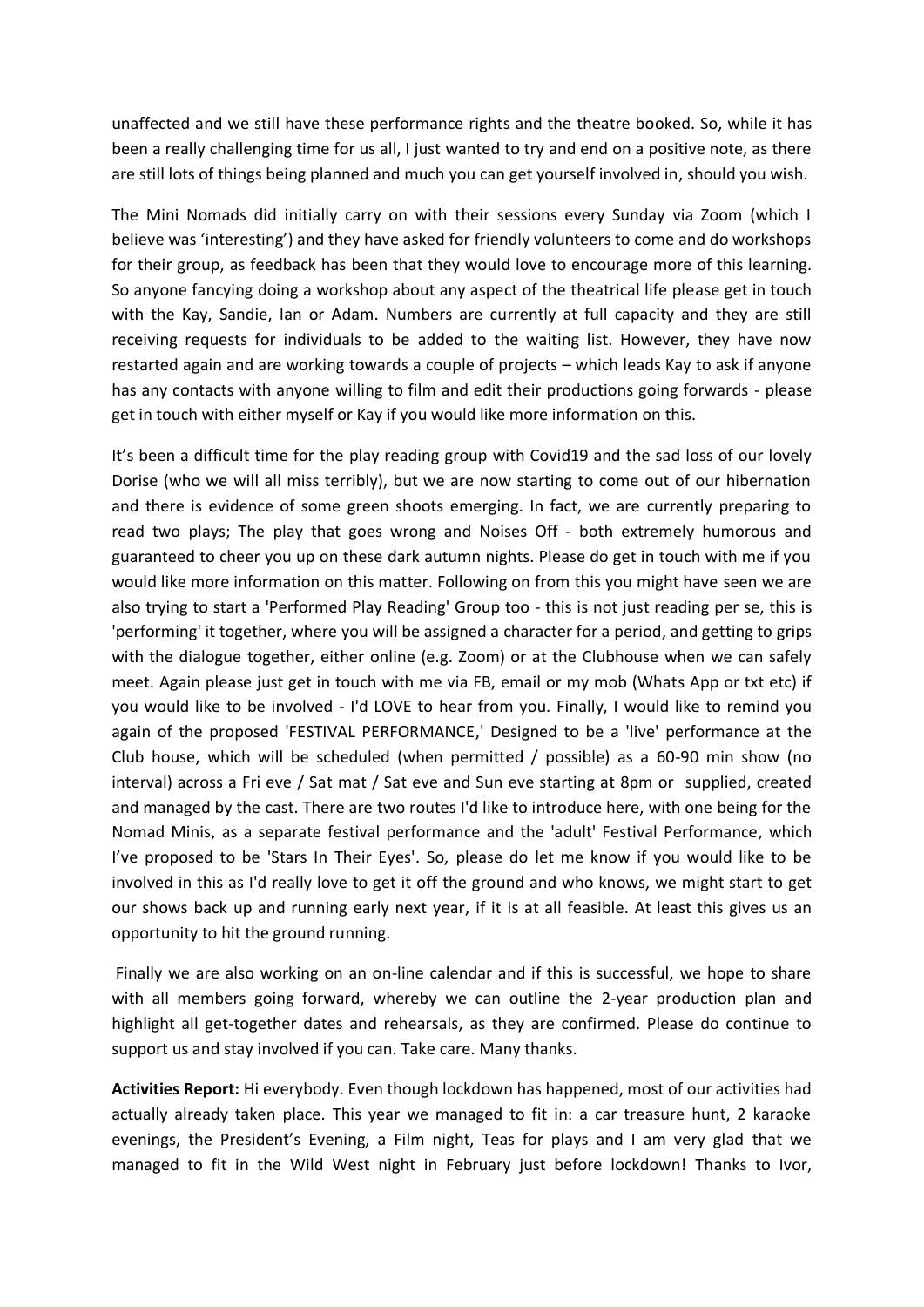although we could not have our planned Summer Fete, we still managed to purchase plants, which Ivor arranged delivery of, for everyone to enjoy. Thus, everything totalled up meant we made an amazing £946 over the year.

I just want to say a massive thanks to everyone who has helped with Activity events and to those who helped with the food for Neil's quiz night. Alison's potatoes were gorgeous. Thanks also to those people who bought masks that I made over the summer and to anyone who gave raffle prizes for our raffles. I would also like to say thanks to Ian and Sandie who have been working hard to get the bar open and we will try to arrange the activities and bar night events we had planned as soon as government restrictions will allow us to do so.

If anyone would like to join the activities team, please get in touch with me as we are always looking for more help.

Please, please also keep hold of any unwanted birthday or Christmas presents for future raffle donations. Let me know if you want me to collect them and I will sort it out.

Thanks very much and I hope to see you all very soon.

**Membership Report:** We have a membership of 104 at present, made up of 8 -14/18 Youth, 49 –Full paying adults, 8 – Honorary members, 2 Guests (invited actors), and 37 adult concessions.

**Publicity Report:** What an unpredictable year 2020 has been and it is certainly not how I would have imagined my final report as Publicity council member! We were very fortunate to have been able to produce the majority of our 2019-2020 season before lockdown in March. We thank everyone for supporting these performances and helping to make them so successful. In terms of audience capacity:- A View from the Bridge was 77% with the last few nights a sell out. Minis had 100%, well done to them and their parents. Our panto, Sleeping Beauty, was 75% which was on a par with Aladdin last year, so that was a success. The evening of 1 Act plays also was 77%, again thank you for supporting this. Unfortunately, our May show to celebrate VE day became our first victim of the Covid crisis and had to be cancelled for this year, however Ceri and Jude did manage to put together a VE day video, which was very well received. As lockdown progressed and dragged on, I decided to use publicity a little differently and used social media to highlight various things to do with Nomad members. I, promoted various members' business pages, to offer a little support in such difficult times, shared some of the wonderful rainbow images created in support of key workers, highlighted the work done by members in making masks, scrubs, etc. This support for our key workers led to our receiving a local award from Promoting Trafford for all our sewing. This is my final year as Publicity council member as you know. I joined in 2009 with Emily being a little dancer in Aladdin and progressed to Council in 2015/16. There have been quite a few memorable occasions, one being taking part in Jenny's calendar in her presidential year, which was an experience! Another was receiving a NODA award for Best Programme for Oliver. I also enjoyed being part of the Activities team, a play coordinator for David Black. Now Emily has started university I feel the time is right to step down and let someone else "take up the baton". That person will be able to keep reminding you all to buy your tickets for show early!! I would just like to thank all of you for your support of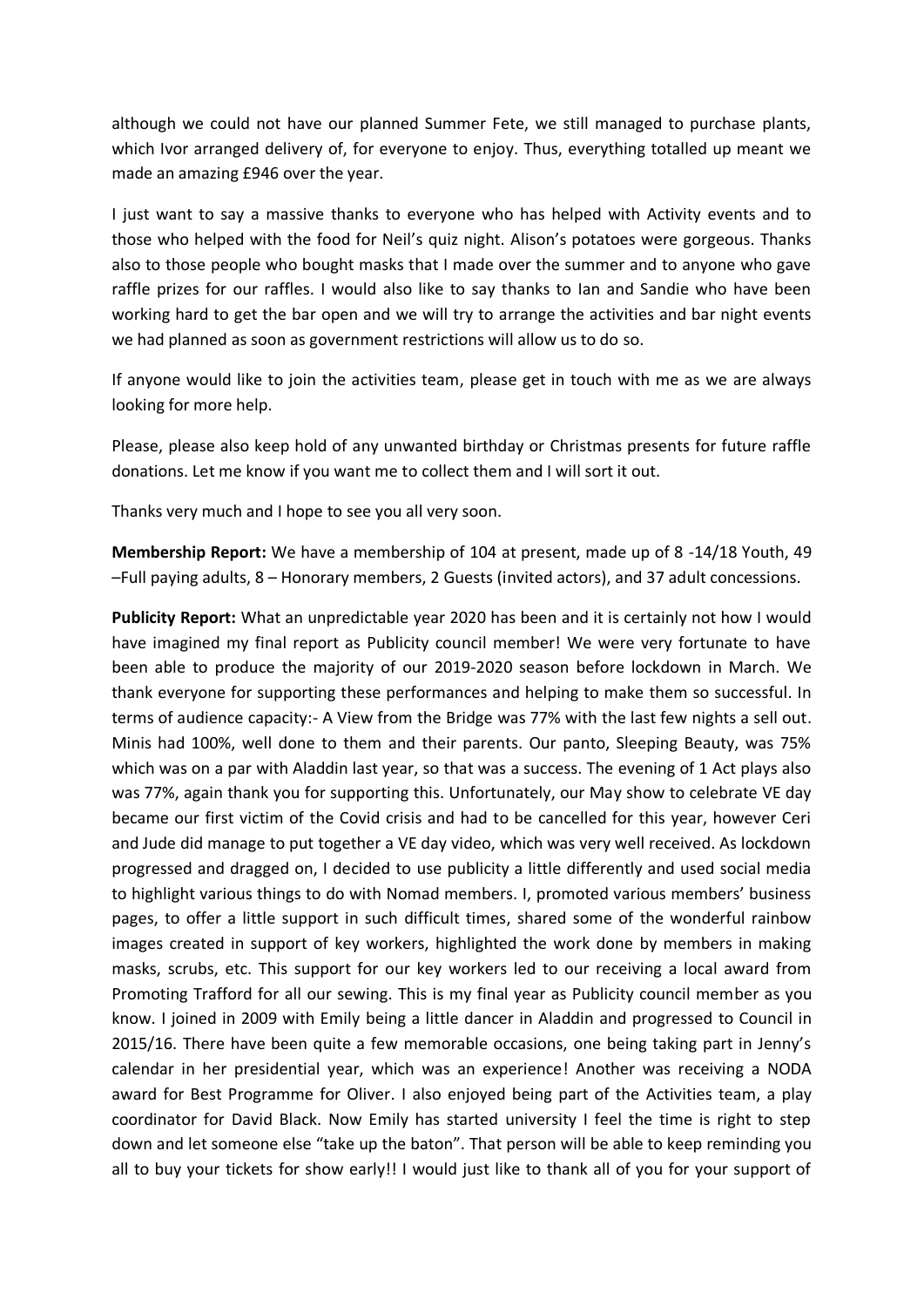Publicity over the years, for sharing on social media, which really is a crucial part in spreading the word. It really is a team effort. My thanks also go to Council for all their help and support. It only remains for me to wish the Nomads every success in the future.

**House Report:** This year we have completed 2 main jobs in the clubhouse. The floors have been recovered in both the Men and Ladies and the roof over the wardrobe has been repaired and recovered. My thanks go to Brian Shakeshaft, who still continues to give incredible support in the workshop and does all the small jobs I never even think. Another small job, which will be done in the next few months will be to put a gate across the small gap at the back, which allows John Warburton to check on the club from his home at the back. This gate will be padlocked and will have the same code as the main gate. During lockdown we had a few problems with people getting through and onto the land, which caused a few problems. We hope the gate will resolve this. Once the lease is signed and sealed again we hope to start on some bigger jobs and we will let you know when these are due to commence.

**Chairman's Report:** This year the council has met 11 times, with the meetings since March, held by zoom due to the Covid restrictions. This has been interesting, sometimes challenging and we have had quite a few laughs. With the present situation, we can see that this will continue, at least for the next few months. Council is also taking steps to incorporate the using of zoom for AGMs, where such emergencies arise, into the rules of the club, as Helen mentioned earlier. Before I start my report I would just like to thank Diane Douglas, Helen Cooper and Vicki Moore for their tireless contributions to the club as Treasurer, Secretary and Publicity Manager over the years. All a very hard act to follow. Thanks also to Hilary Currah for running the 100 club so successfully for many year. She now wants to step down and Rachel Cookson will be taking over. We hope to meet up with Hilary in the near future to go over everything and then maybe to restart the 100 club with a Christmas draw. It maybe that it goes on the members' page and on line for the foreseeable future but this will be decided later.

It has been touched on already, but Kelvin feels that the bar prices should be increased, to try and increase the percentage profit margin. This has decreased quite dramatically and we need to do something about it. Sandie and Ian will be looking at this closely in the next few weeks. On that note I would like to offer my, and the club's thanks for their valiant efforts to bring some normality back to Nomads by holding social distanced and Covid secure bar nights. We had one which was very successful, one that didn't happen and one which is hopefully coming soon.

Our gardener is now Joel, who is maintaining the grounds as Barry was struggling to do this.

If this year hasn't been bad enough, we were devastated by the loss of our dear friend, Dorise Black. I have known her for over 30 years, serving on her activities team and on the Council together. One of my favourite memories was of performing together in the Nomads production of Red, White and Blue in 1995/6 for what was, I think, the only time ever. We had lots of fun and laughs. During these years Dorise was happy to work alongside her lovely husband, David, as a devoted Director's Assistant, partly to support him but (jokingly )also to "keep an eye on him"! Dorise, your lovely smile and infectious laughter will leave a big hole in the hearts of many people. We will all miss you.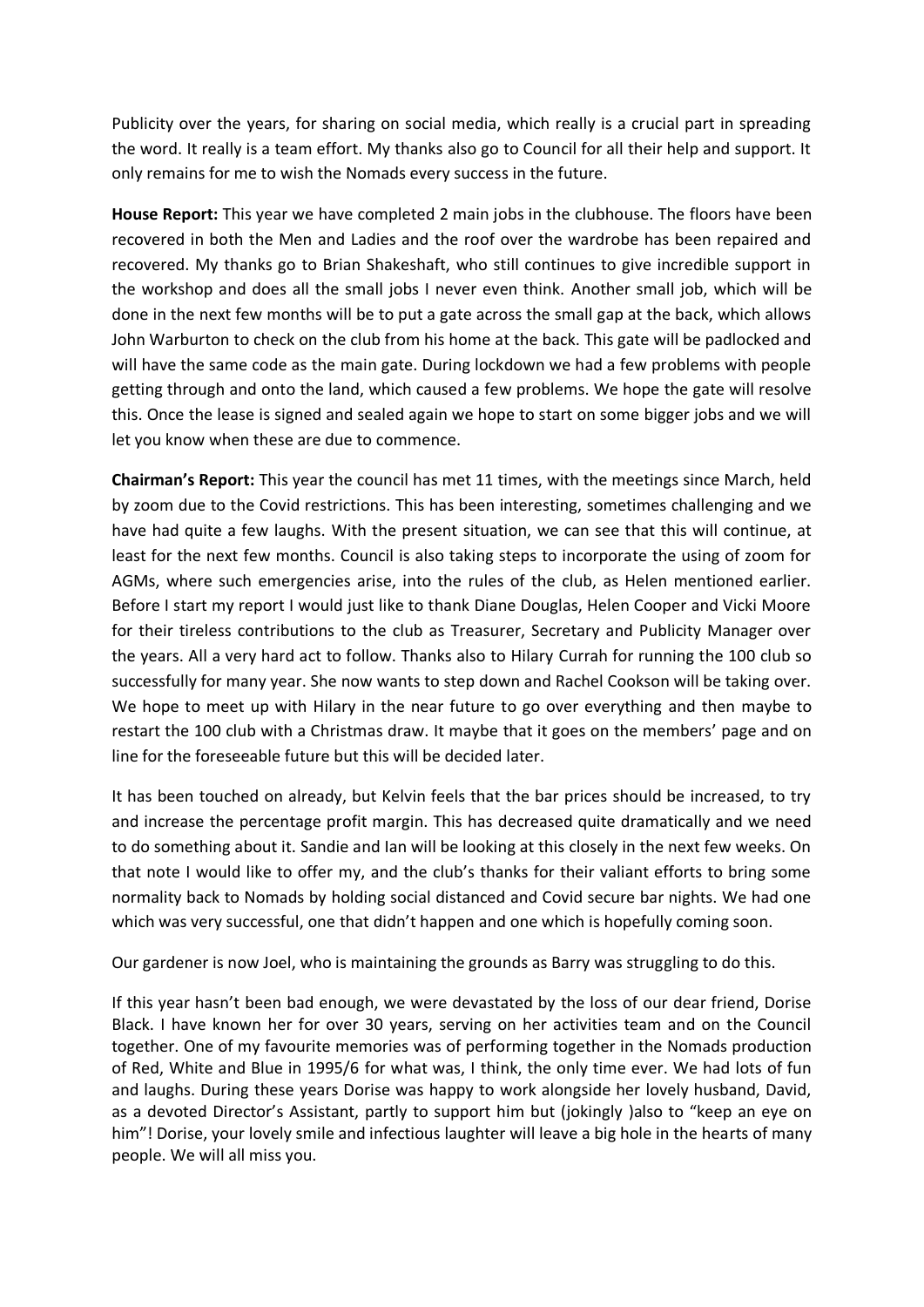This season we, for obvious reasons, we don't have an October play, the Minis show, honk, in December (hopefully to be performed in July 2021), our pantomime in January or a musical in May. (However, we are hoping to perform the scheduled May2020 show in the clubhouse in May 2021 if it is possible. These are sad and difficult times with no income coming into the club, so we to tighten our proverbial "belt" to ensure the club's long term survival.

We are still looking for someone to take on the role of Health and Safety Officer. This job can be as big or as small as the individual wishes it to be, but it is now becoming very urgent. If anyone is interested, please contact a Council member.

We have decided to suspend the election of a new president for this year, and Neil will therefore continue as President and Diane as Vice President, hopefully becoming President at the AGM next year (2021).

I would once again like to thank the Council members for their support and I hope that you, the members, feel that I have served the club in an unbiased, fair and proper manner once again this year.

Now I will ask Jeff to announce this year's In House Awards. Obviously, as people cannot be here in person this year we will arrange to deliver the trophies and certificates to the winners.

**In House Awards:** 

| <b>The Minis Trophy</b> (Juniors Under 11 years) awarded to                                  | <b>Isla Middleton</b> for Grumpskin<br>the<br>Witch<br>Lion<br>and<br>the<br>in.<br>Wardrobe |
|----------------------------------------------------------------------------------------------|----------------------------------------------------------------------------------------------|
| <b>The Minis Trophy</b> (Senior 11-16 years) awarded to:                                     | Georgia Taylor<br>for<br>Ghost<br>Writer and LWAW.                                           |
| <b>The Jubilee</b> Cup for best performance by a Nomad                                       | Anna Wiggan as Princess Rose                                                                 |
| aged under 21 years awarded to:                                                              | in Sleeping Beauty.                                                                          |
| <b>The Clare Laver Trophy</b> for the best performance by                                    | <b>Sean Botham</b> for Todor in                                                              |
| a member making a first speaking part appearance in                                          | Sleeping Beauty.                                                                             |
| any Nomad production awarded to:                                                             |                                                                                              |
| The Rowland Peake Trophy for the best Production                                             | A View from the Bridge                                                                       |
| at the Friars Road Clubhouse awarded to:                                                     |                                                                                              |
| Stephan's Trophy for the best performance in a                                               | <b>Jeff Harpin</b> for Eddie in A View                                                       |
| Nomads production awarded to:                                                                | from the Bridge.                                                                             |
| <b>The Wyn Davies Award</b> goes to a long standing member, who, over the years has directed |                                                                                              |

Many shows, been involved in many productions and ensured that we always had plenty to drink at our bar. She also served as our president a few years back and is constantly "doing" for the Nomads.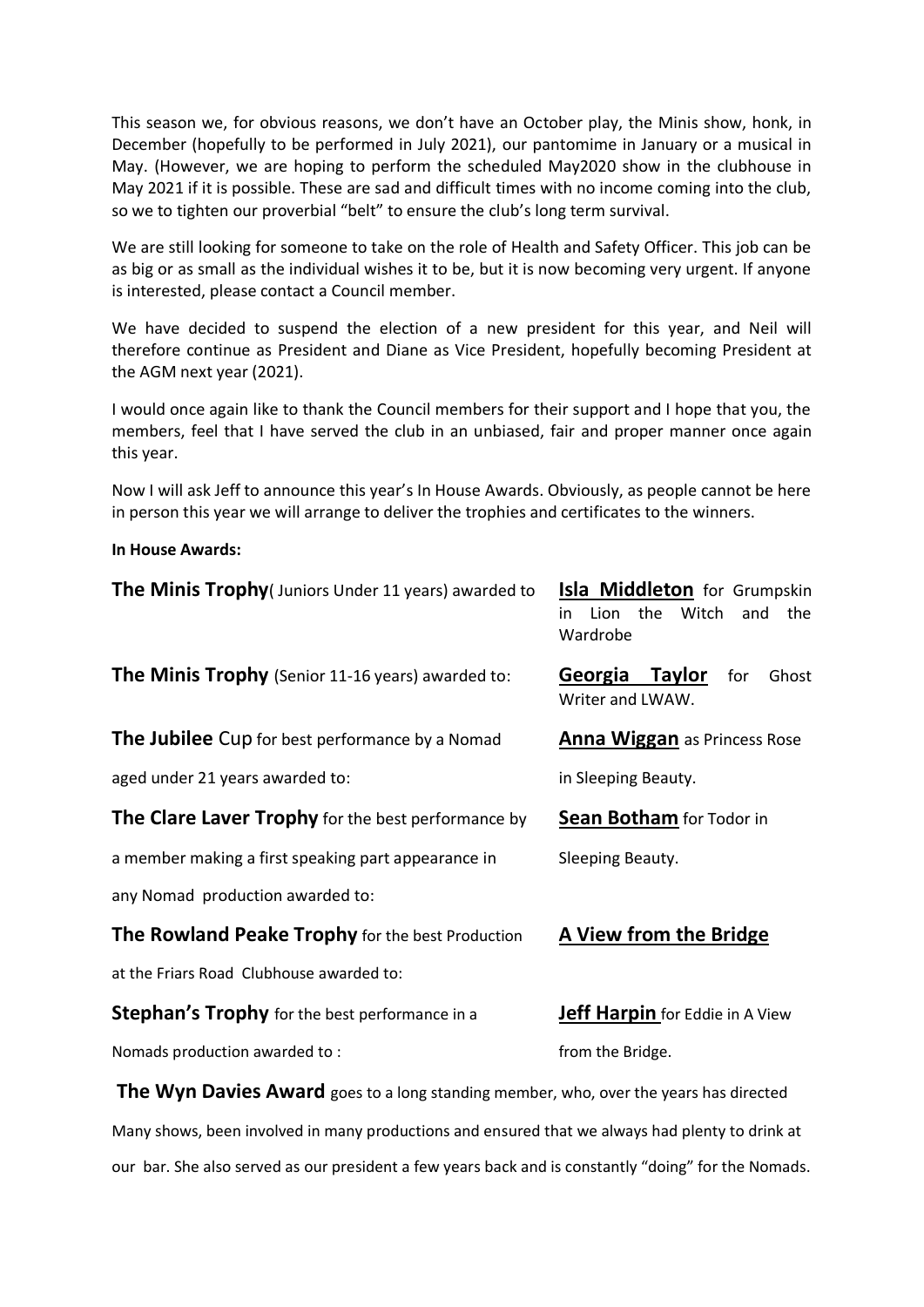latterly, her dedication to running the wardrobe for a considerable number of years until retiring recently, has been nothing short of amazing, involving hiring out to other societies and bringing revenue into the Nomads. She is still busy at the Nomads keeping everywhere spic and span as our "woman what does", which is very testing in the current situation.

The award this year, deservedly, goes to : **Val Jellyman**

## **Election of Council Officers and Members:**

As there was only one nomination for each of the Council Members positions this year, There will be no requirement for a vote. The new council members are:

| Treasurer (3 years)             | <b>Jess Dyer</b>     |
|---------------------------------|----------------------|
| Secretary (3 years)             | Laura Floyd          |
| <b>Publicity (3 years)</b>      | <b>Ross Hardman</b>  |
| <b>Membership (3 years)</b>     | <b>Neil McDonald</b> |
| <b>General Member (3 years)</b> | <b>Howard Anson</b>  |

We wish them every success in their new positions.

### **Review of Members Subscriptions:**

It is proposed by the Council that membership should be set at ½ price for the 2020/2021. Due to the unprecedented situation since March, which is likely to go on for an extended period, we would propose that fees be set at £18 for a full adult membership and £9.00 for Concessions and Youth members. We would like to ask for payment by BACS transfer and Neil will be putting the Club's bank details in an email to all members. Anyone who does not wish to pay in this way, please contact Neil or Jess to arrange an alternative. We are also aware that some members would like to continue to pay the full amount. There is no obligation to do this, but anyone who does should make 2 payments, one of £18 for fees and a second marked donation. This will then be put into the President's charity, which is the Club this year. We will now ask for a Proposer and Seconder for this motion. Proposed by: Jenny Hollinshead. Seconded by: John Cooper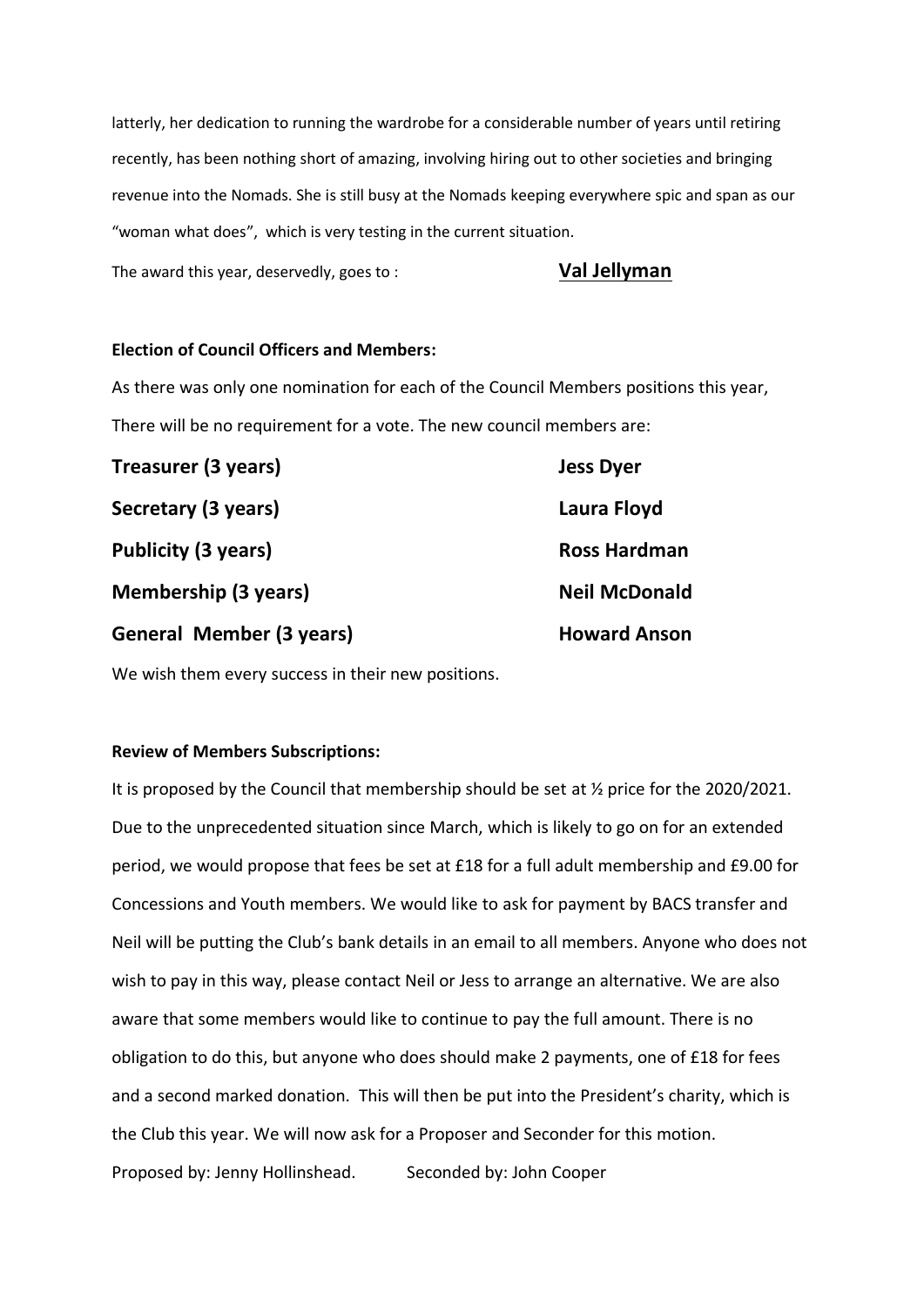**To Appoint Auditors:** Kelvin Jones has agreed to continue as auditor of the Club accounts

for the next year.

# **Any Other Business:**

John Cooper said that last time he did the lights for a production at the clubhouse he noticed that some new bulbs were required. Also there had been suggestions in the press that lighting should be replaced with LEDs. Anything being done concerning this?

Neil said that there were plans to change all the lights from Halogen to LED which would deal with this. Tony said that, when the new lease was signed, the lights would be changed. In fact, the surveyor, when he surveyed the club, had mentioned this would be needed so we are aware that this will be required.

Jenny Hollinshead asked what the £10000 grant was for?

Jane and Diane explained that this was a grant from TMBC awarded to help small businesses in the area to weather the present circumstances. I was just sent to our bank and was not applied for. We just got a letter saying we had been awarded it. Very grateful!

Megan Ashbrook asked if the Nomads were still using chains for the lights as it was now a requirement to use wires?

Neil said that we were still using chains at the present time but that he was aware of the change and would be reviewing the situation.

Jenny Hollinshead asked why we would be doing Aladdin as the 2021 panto so soon after the last time we performed it in 2018?

Jane said that Derek Stuart Cole, who had agreed to direct the panto, had been given the choice between Aladdin and Cinderella and it was his choice to do Aladdin. It had been very difficult to find a director for the panto so we are very grateful to Derek for agreeing to direct.

Stuart Harding and Alison Dyer asked if an email could be sent to members regarding the new subs and payment proposals?

Neil said he was doing it as they spoke.

Bill Jellyman asked about the website for the club?

Vicky said she had been working on it as they now had a new contact. The previous one had not been very successful and things had been delayed this year by the situation. However, Ross would e taking this on now and working with the new contact to get this up and running. We have the site and domain name so hopefully it should be running in the near future.

Alison Dyer questioned whether it would be difficult for the new treasurer, Jess, to distinguish between subs and any donations? Diane said that she had talked about this